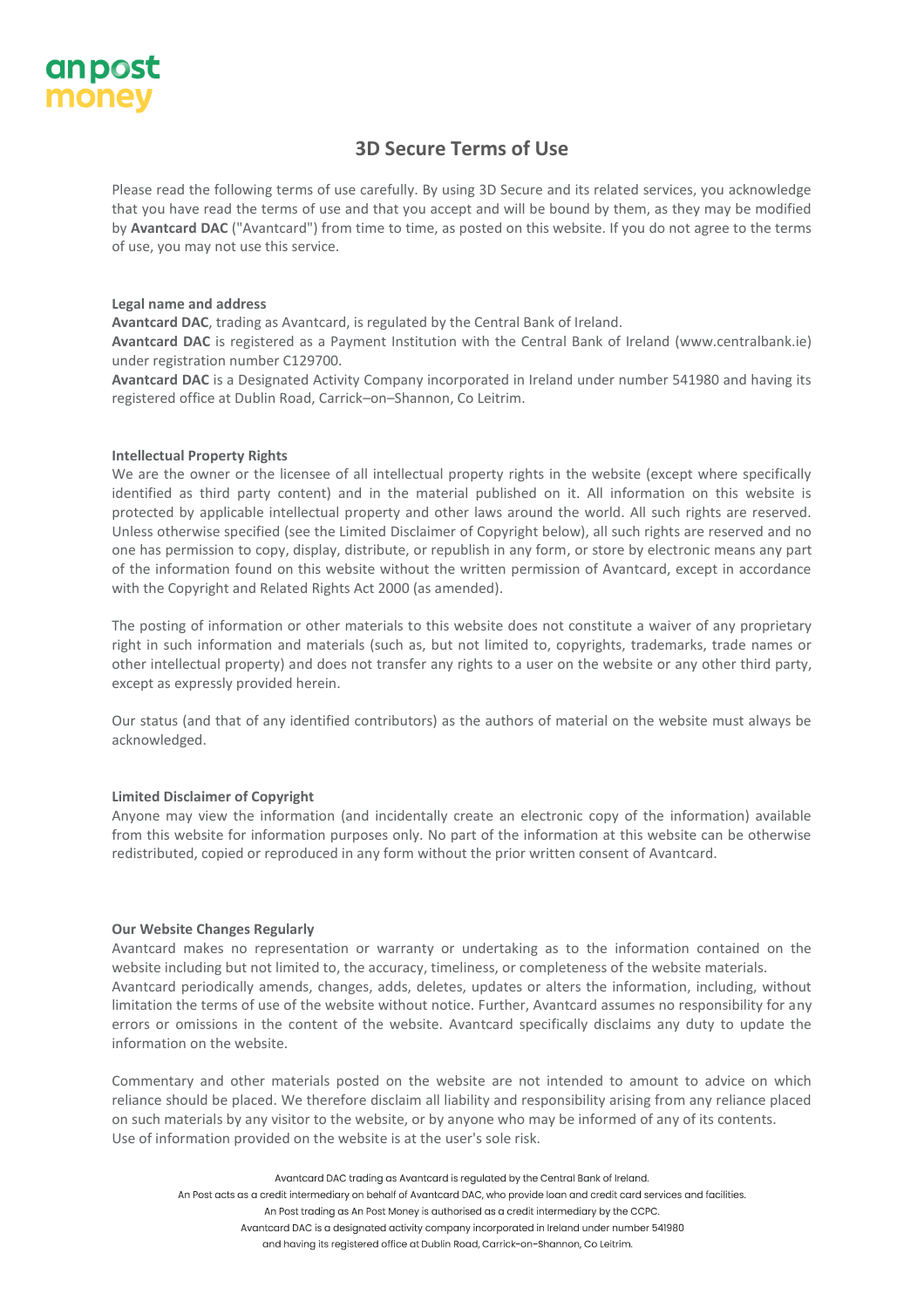

# **Our Liability**

The material displayed on the website, including references to Avantcard, and its services and products is provided without any guarantees, conditions or warranties as to its accuracy.

Reference to Avantcard, and its services and products are provided without warranty of any kind, either expressed or implied. Under no circumstances shall Avantcard or any other party involved in the creation, production or delivery of the information at this website be liable for any direct, special, incidental, indirect or consequential loss or damage of any kind incurred by any user in connection with the website (or the information or services provided at this website) or in connection with the use, inability to use, or results of the use of the website, any websites linked to it and any materials posted on it, including, without limitation any liability for loss of income or revenue; loss of business; loss of profits or contracts; loss of anticipated savings; loss of data; loss of goodwill; wasted management or office time; and for any other loss or damage of any kind, however arising and whether caused by tort (including negligence), breach of contract or otherwise, even if foreseeable, provided that this condition shall not prevent claims for loss of or damage to your tangible property or any other claims for direct financial loss that are not excluded by any of the categories set out above.

Under no circumstances shall Avantcard liability to users for all damages, losses and causes of action (whether in contract, tort, including, but not limited to, negligence or otherwise) exceed the amount, if any, paid by users to Avantcard for accessing the website. The user should consult his or her own legal advisers regarding the applicability of their own domestic legislation regarding limitations on liability.

## **Typographical errors**

This website could include technical inaccuracies or typographical errors.

## **Indemnification by user**

User agrees to indemnify, defend and hold Avantcard harmless from any liability, loss, claim and expense, including legal fees related to a user's violation of these terms of use or unauthorised use of the services and information provided at this website.

## **Viruses**

Avantcard accepts no responsibility for any damage caused by viruses contained within the electronic files at this website.

# **Submission of information**

All information transmitted, or otherwise submitted to Avantcard, via this website shall only be used by Avantcard to the extent permitted by applicable legislation, specifically data protection legislation in Ireland.

## **General**

These terms of use will be governed by and construed in accordance with the applicable laws of the Republic of Ireland without regard to conflict of law principles, and users agree that all legal proceedings relating to the matters herein shall be adjudicated solely in the courts of the Republic of Ireland. Users consent to extra– territorial service of process and submit to the jurisdiction of the said courts.

To the extent that any portion of these terms of use shall be determined to be unenforceable by a court of competent jurisdiction, such portion will be modified by the court solely to the extent necessary to cause such portion to be enforceable, and these terms of use as so modified will remain in full force and effect. Any waiver of any provisions contained in these terms of use by Avantcard shall not be deemed to be a waiver of any other right, term or provision of these terms and conditions.

Avantcard DAC trading as Avantcard is regulated by the Central Bank of Ireland.

An Post acts as a credit intermediary on behalf of Avantcard DAC, who provide loan and credit card services and facilities.

An Post trading as An Post Money is authorised as a credit intermediary by the CCPC.

Avantcard DAC is a designated activity company incorporated in Ireland under number 541980

and having its registered office at Dublin Road, Carrick-on-Shannon, Co Leitrim.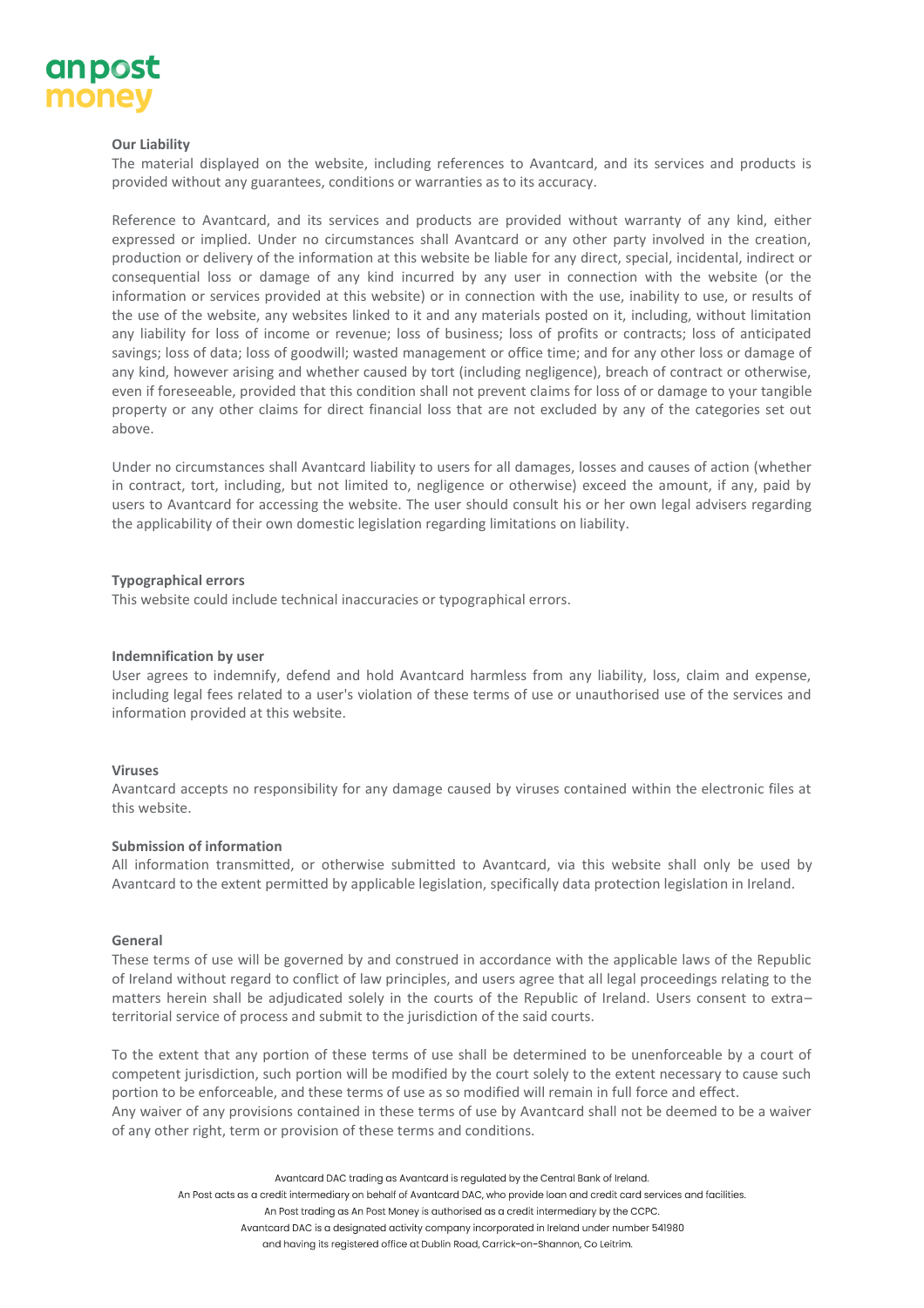

# **Our responsibility and your responsibility**

We will not be liable for any loss of transmitted information, or for viruses or other contaminating properties which may be transmitted. You have sole responsibility for ensuring the adequate protection of your system, for the backup of data and/or equipment and for taking reasonable and appropriate precautions to scan for viruses or other destructive properties.

## **Governing law**

These terms and conditions are governed by the laws of the Republic of Ireland and the Republic of Ireland courts have exclusive jurisdiction to settle any dispute which may arise out of, or in connection with these terms and conditions. The language of this agreement is English and all communications will be sent to you in English.

# **3D Secure Terms of Use**

3D Secure is a free and automatic online security service that will help guard your credit card against unauthorised use online. Avantcard has launched this service in conjunction with Mastercard Identity Check. You should note that when you use 3D Secure you agree that we can conclude that the transaction was in fact carried out by you.

## **You should read the following carefully before using 3D Secure.**

## **1. Acceptance of Conditions**

(a) We may add to or change these terms and conditions at any time.

(b) We will tell you in advance if we change these terms and conditions. We can inform you by letter, electronic mail, telephone (including recorded message) or by an advertisement in an Irish daily or weekly newspaper.

(c) Use of 3D Secure by creating a 3D Secure Password, receiving a One Time Password or any other form of authentication of verification we may use will represent your acceptance of these Conditions.

(d) We may at any time modify or discontinue, either temporarily or permanently, 3D Secure without notice to you and we shall not be liable.

(e) We are not liable for delay, interruption, error or failure of 3D Secure, for example for scheduled maintenance interruption to services not within our reasonable control, including but not limited to, an Act of God, a failure of electrical power, industrial action, industrial disputes or the failure of technical equipment or software any loss caused by the unavailability of 3D Secure.

## **2. Activation during shopping**

When you use 3D Secure, you give us permission to obtain, receive and keep personal information about you and your credit card, and you give us permission to use and retain the information. The information will be used to validate your identity and confirm that you are the owner of or an additional cardholder authorised to use the credit card. The information given by you will be used in conjunction with other information that we may have about you, or information held by an independent third party.

It is important that you are able to give us sufficient information to enable us validate your identity. If you cannot, you may not be allowed to activate 3D Secure, create a 3D Secure Password or receive a One Time Password. This will result in your online transaction not being processed.

It is also important that you have an updated mobile phone number registered with Avantcard as we may send you a One Time Password to verify your transaction.

Avantcard DAC trading as Avantcard is regulated by the Central Bank of Ireland. An Post acts as a credit intermediary on behalf of Avantcard DAC, who provide loan and credit card services and facilities.

An Post trading as An Post Money is authorised as a credit intermediary by the CCPC.

Avantcard DAC is a designated activity company incorporated in Ireland under number 541980

and having its registered office at Dublin Road, Carrick-on-Shannon, Co Leitrim.